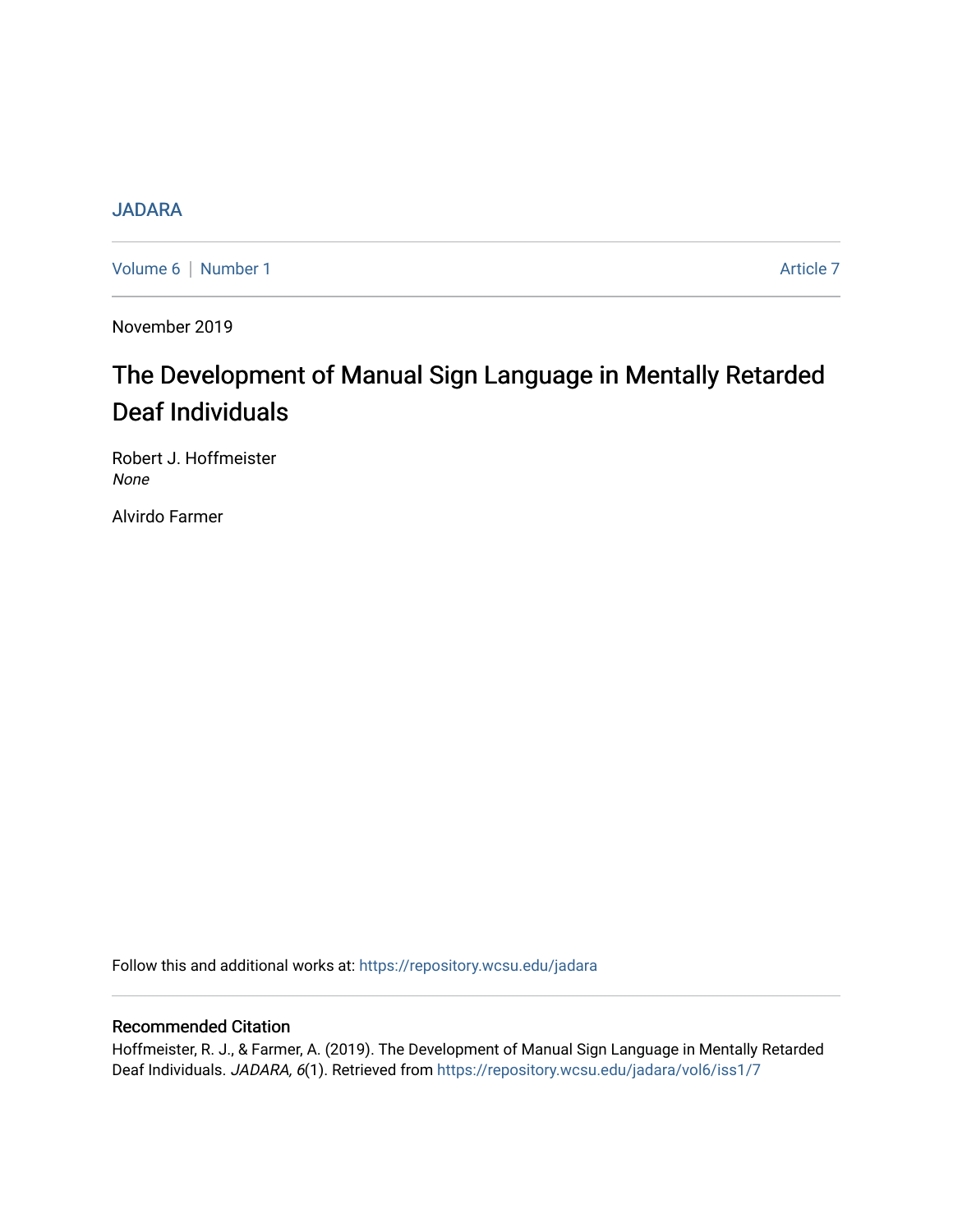# THE DEVELOPMENT OF MANUAL SIGN LANGUAGE IN MENTALLY RETARDED DEAF INDIVIDUALS

#### By ROBERT J. HOFFMEISTER and ALVIRDO FARMER

ø

Recent research indicates that work needs to be done in the area of deaf education for the multiply handicapped. The Babbidge Report (1965) suggests that a major problem is the inability of educators of the deaf to agree on good educational techniques. Other research reviewed shows that the deep division in the field concerning methodology has not been resolved, (Hester, 1963; Stone, 1968; Miller, 1970; Moores, 1970, 1971). Concern with methodology has resulted in forgetting the child. If we cannot teach speech to a particular child, the fault is assumed to be his. In a recent paper, Moores (1971) summarizes the plight of the deaf individual.

Instead of asking whether manual communication should be part of any instructional program, perhaps it would be more appropriate to consider which children in a particular population would benefit from it. If we are really concerned with fitting the method to the child, and not vice versa, it is logical that manual communication would benefit some children and not others, (p. 25)

Thus, the problems of the individual child should be considered in determining a future course.

The mentally retarded deaf pose unique problems depending on the severity of the mental retardation and the severity of the deafness. The most basic problem is that of acquiring a system of communication. The mentally retarded deaf leam, as do normal deaf individuals, through a visual medium. But the normal deaf individual has the adequate mental faculties to leam from both classroom experience and incidental events within his environ ment. The mentally retarded deaf individual has so great a handicap in the area of communication that incidental learning is almost nonexistent. All learning must be acquired through a painfully slow process.

Mr. Hoffmeister is a doctorate student at the University of Minnesota. Ms. Farmer is a doctorate student at Syracuse University.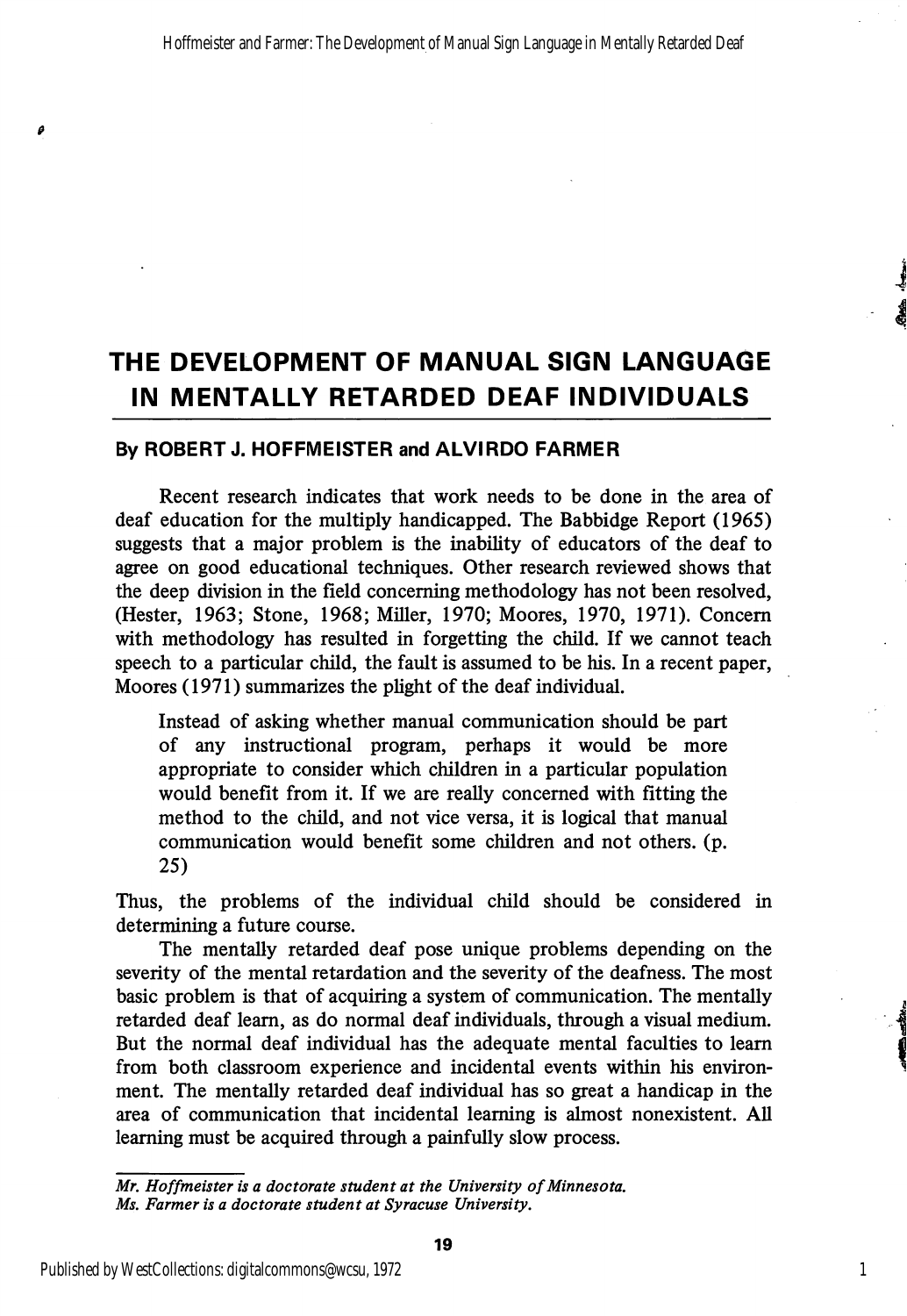The failure of present techniques to deal with inadequate communication skills has led to the development of unique programs within institutions for the mentally retarded. A program considered "unique" by Adler (1971) used "manual English" to teach communication skills. Adler states that through the efforts of this program a "good percentage of adults advanced enough to qualify for vocational training, employment and restoration to the community." (p. 98)

A progress report from the Sonoma State Hospital indicates success with a group of mentally retarded deaf individuals using sign language as the method of communication. Communication was facilitated both on the wards and in the school (Butler, Griffing, Huffman, 1969). Sutherland and Beckett (1969) also have shown progress using sign language with low-level mentally retarded hearing-impaired adults. For the most part, individual's progress correlated with their IQ scores. Sutherland and Beckett reported, however, that the member with the lowest IQ was able to converse, while the others primarily imitated. This indicates that IQ scores may be inadequate for classification purposes. This also implies the need to develop a diagnostic tool for classifying mentally retarded deaf other than standard IQ tests. The basic problem with IQ tests is the heavy reliance on language competence and verbal performance. Recent research suggests that language and speech are not synonomous (Lenneberg, 1969; Moores, 1970). It is doubtful, therefore, that the mentally retarded deaf could acquire language through intensive speech training alone. The acquisition of language by the hearing child is facilitated directly by the auditory channel. The hearing child has no restrictions placed on his freedom to incorporate and use his language system. This freedom enhances his ability to acquire language easily. Auditory channel restrictions in the deaf child reduce the chances for good auditory input and language performance (Moores, 1970).

A finding in developmental psycholinguistics of considerable signifi cance is the evidence that language does not develop slowly in a child solely by means of parental selective reinforcement (Moores, 1970). This leads to the basic difficulty of judging where to start the language training process for adults who are hearing impaired, mentally retarded, and chronologically beyond the optimal period of language acquisition.

No system of communication, other than gross pointing, has been developed at the present time for low-level hearing-impaired mental retardates. The manual sign language would appear to be a communication system uniquely suited to the needs of a non-verbal population. This population is at an age when their motoric abilities are fully developed. Only the prerequisite of motor co-ordination is necessary for development of a manual communication system. A large part of the deviance of this population might be eliminated if an expressive mode of communication were available.

A primary reason for proposing a sign language approach is that it is ideographic. Action words as well as nouns can be presented ideographically.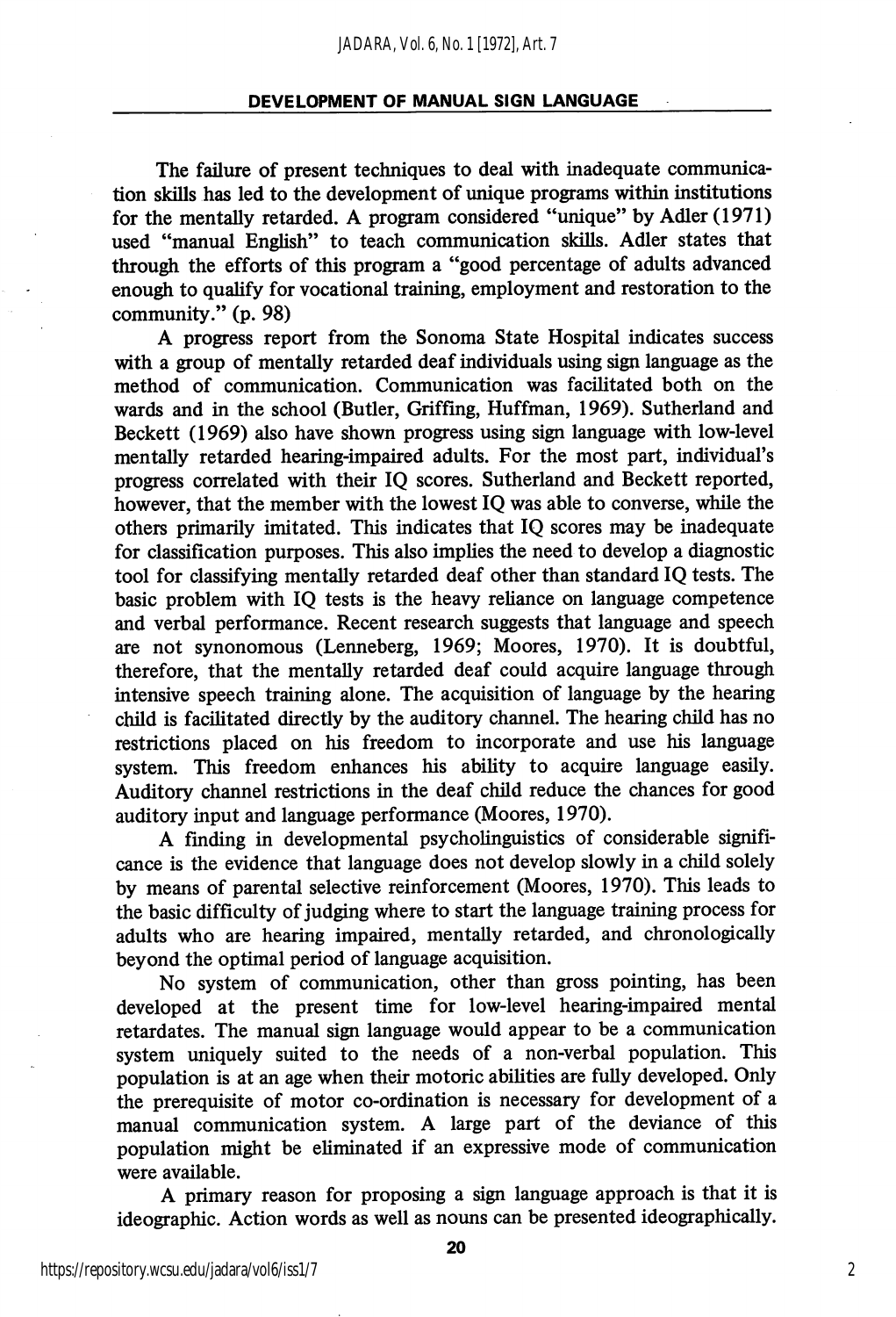The signs for "put", "carry," and "arrange", for example, closely resemble the activity that is symbolized by the words. Realistic sign representation and motor training can easily be applied to pre-vocational training activities. The trainee can see and associate the instructions and directions given by the trainer. For example, the signs used to indicate "brush teeth" and "smoke cigarette" are the actual motions used to perform these acts. When an individual learns to brush his teeth, he is making the sign for "brush teeth", although he may still not be able to articulate the utterance.

The manual sign language presents another advantage in training methods. It is easier to train motor imitations than verbal imitations because one can (manually) move the subject's arms through the required motions. Manually guided behavior can be reinforced, and these reinforcements can be phased out gradually until the subject initiates the motion himself. This has been the rationale for using motor imitation initially in some verbal language development programs for establishing positive reinforcement (McReynolds, 1970).

The nature of manual sign language, when used in this context, lends itself to a behavior modification program. A program can begin with manual manipulation or guidance in reference to physical objects or actions which approximate the actual use in the signs. Signs so often approximate the actions they represent that self-care habits and daily living skills may become a real part of the language training program.

The primary goal of this study was to investigate the extent to which institutionalized heanng-impaired non-verbal mental retardates can acquire communication skills through the use of sign language. A secondary goal was whether the acquisition of such skills might enable them to become more self-supporting by providing a medium through which the activities of daily living, pre-vocational and vocational skills could be taught.

#### METHOD

#### Subjects

Sixteen subjects took part in the program. Table 1 presents information on the subjects. The IQ's scores were obtained from the institutional records.

Two subjects entered the program with a strong foundation in using sign language expressively. Their expressive vocabulary contained more than 200 signs at the beginning of the project. Two individuals were considered autistic and are included in the data only because of consistent weekly attendance. One subject did not complete the project.

21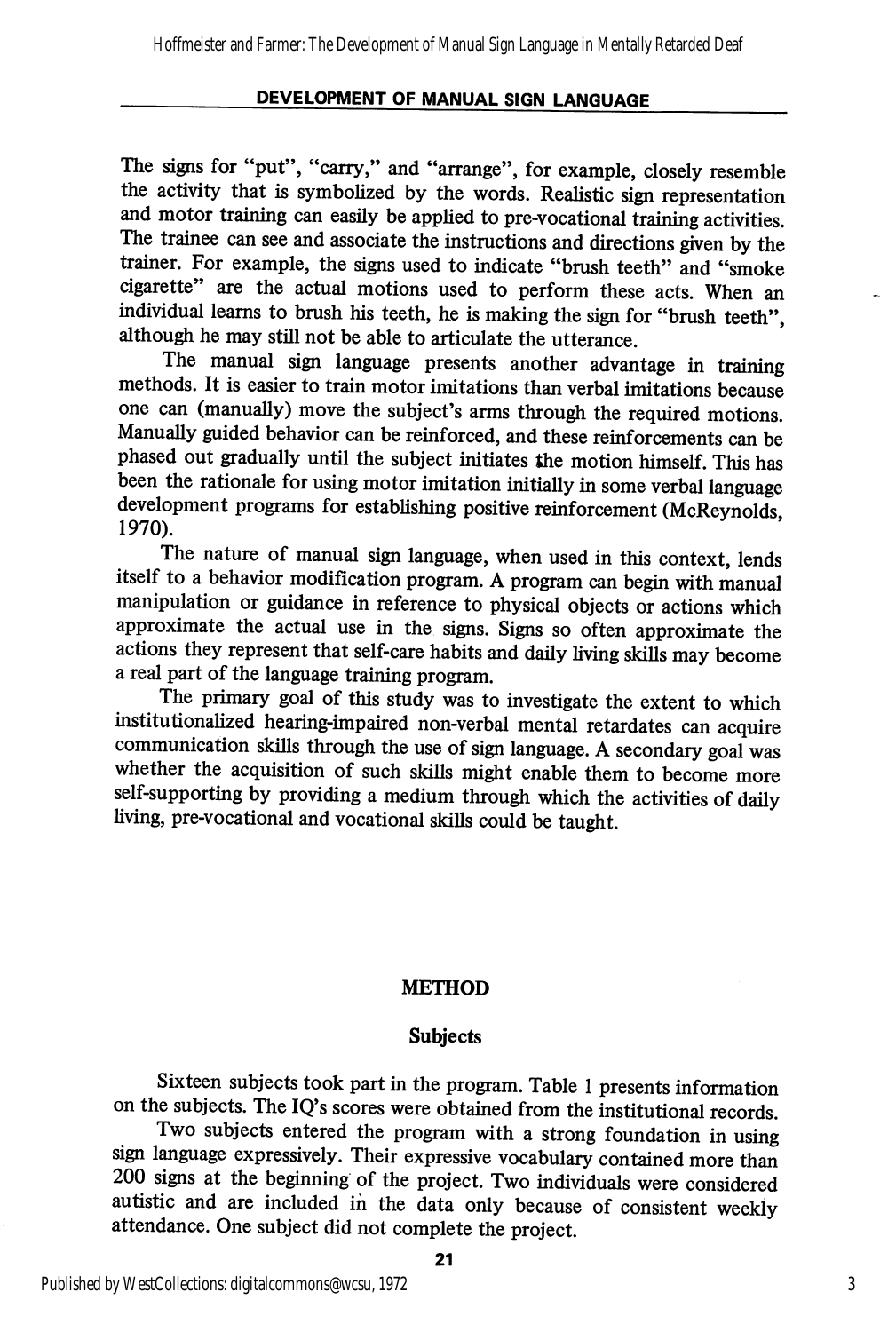| <b>SUBJECT</b><br><b>AGE</b><br>I.Q. |    |      |                                                                   |  |  |
|--------------------------------------|----|------|-------------------------------------------------------------------|--|--|
|                                      |    |      | HEARING LOSS (average across speech range)                        |  |  |
| 1.                                   | 12 | 56   | $73_R72_L$                                                        |  |  |
| 2.                                   | 13 | 21   | $75$ <sub>R</sub> db $851$                                        |  |  |
| 3.                                   | 14 | 25   | untestable                                                        |  |  |
| 4.                                   | 25 | 44   | $25_R 43_L$                                                       |  |  |
| $5.*$                                | 16 | 12   | untestable                                                        |  |  |
| 6.                                   | 27 | 79   | 100 <sub>R</sub> 100 <sub>1</sub> @500 no response @ 1000, 2000ht |  |  |
| 7.                                   | 26 | 56   | $60_R 85_L$                                                       |  |  |
| 8.                                   | 29 | 50   | $80_R$ 75 <sub>L</sub>                                            |  |  |
| 9.                                   | 31 | 37   | 93R93L                                                            |  |  |
| 10.                                  | 41 | 65   | $95_B 92_1$                                                       |  |  |
| $11.*$                               | 17 | 22   | untestable                                                        |  |  |
| 12.                                  | 42 | 78   | no response                                                       |  |  |
| 13.                                  | 62 | 88   | 95 <sub>R</sub> No Response <sub>l</sub>                          |  |  |
| 14.                                  | 19 | 18   | no response                                                       |  |  |
| 15.                                  | 26 | 55   | $102_R95_I$                                                       |  |  |
| 16.                                  | 12 | 26   | untestable                                                        |  |  |
| X                                    |    | 43.6 |                                                                   |  |  |

#### TABLE 1 DESCRIPTION OF SUBJECTS

\*These individuals were considered to be autistic

R = Right ear

 $L = Let$ t ear

#### Procedure

The training program consisted of 24 two and one-half hour weekly sessions. Tutors from the University of Connecticut were assigned to subjects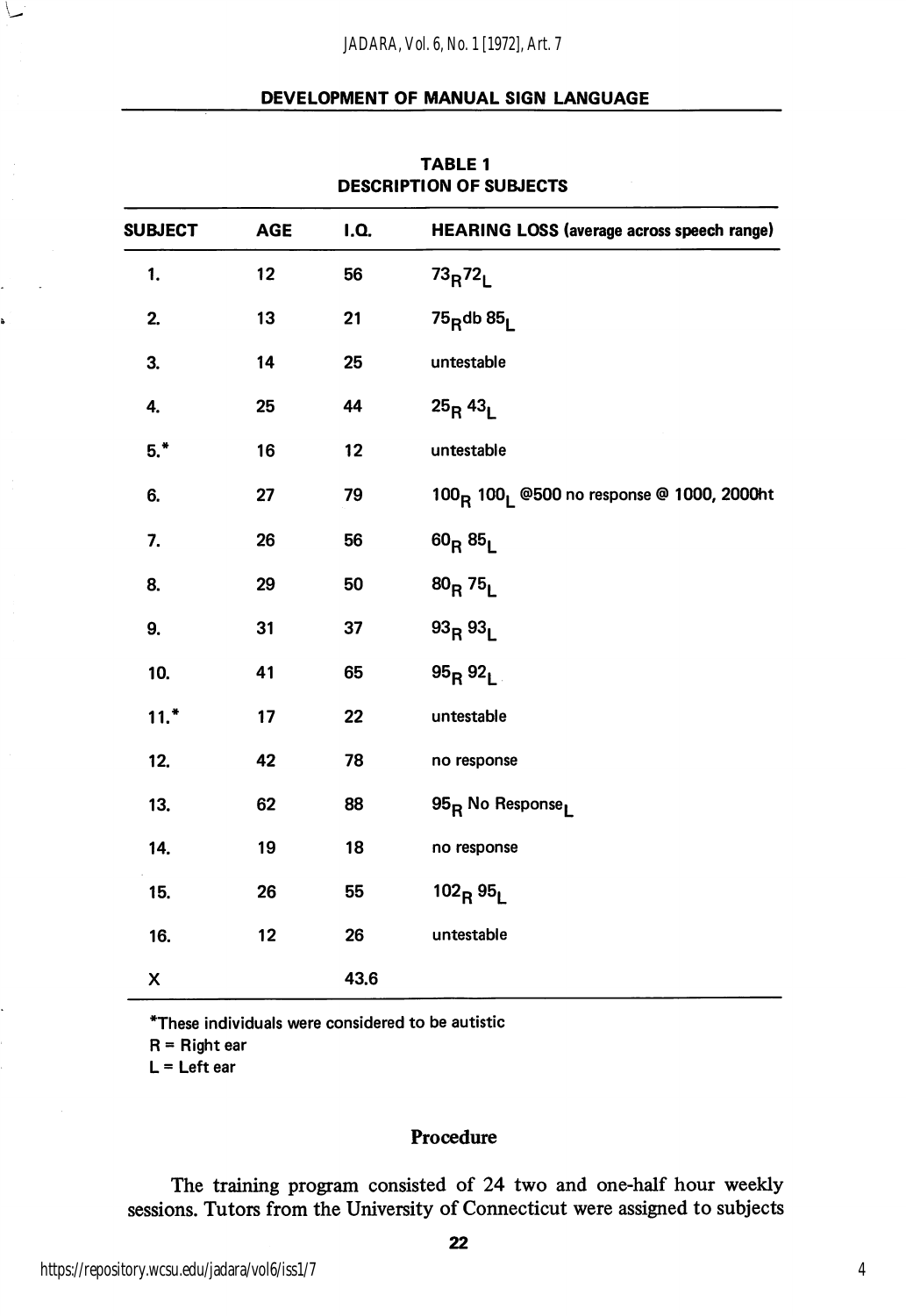to teach a means of communication based on the American Sign Language (ASL). The assessment of prior language ability was taken at the beginning of the program from the institution's audiological records.

The first three sessions concentrated on familiarity with the material to be learned. A social basis was established, and a rapport was gained on a one-to-one basis between the tutor and the resident. The next three sessions introduced drill and recall and provided opportunities for some spontaneous sentences or words.

In the second three weeks two subjects, judged to know a large number of signs, were given reading materials to determine a level of reading comprehension. The Peabody Picture Vocabulary Key was used to expand vocabulary.

The next six weeks were employed in striving for spontaneous expression, and an increase in vocabulary. The final twelve weeks concentration was on the expansion of the receptive and expressive language of the residents using operant conditioning techniques. Each subject was given a series of pictures to which he must respond with the correct manual sign language symbol. The conditioning procedure consisted of using food as a primary reinforcer. The secondary reinforcer, praise, gradually replaced the use of food.

Advancement to a criteria of forty-five pictures and signs moved the subjects to the reading program. Four out of sixteen residents successfully reached this level. The reading program consisted of reading and translating the essence of a children's story into manual language. The four subjects were able to translate the stories with help, and a structured program was set up to continue weekly practice outside of the tutorial program.

#### RESULTS

Two subjects came to the project with a good working knowledge of sign language, as reflected in the number of signs at the beginning of the program (see Table 2, S's No. 12, 13). Four of the remaining 14 subjects increased their receptive and expressive vocabulary by over two hundred signs. Three subjects increased their receptive and expressive vocabulary by one himdred and fifty signs. One subject increased his receptive and expressive vocabulary by one hundred signs. Two subjects increased their receptive and expressive vocabulary by seventy-five signs. One S learned only ten signs. The remaining two subjects did not increase their knowledge of signs at all. These subjects were considered to be autistic or brain damaged to such an extent that their learning of the signs was inhibited. They consistently failed to attend to the stimulus used for teaching the signs. Primary reinforcement did not help increase their attention to the learning situation or enable the instructor to start some type of conditioning procedure.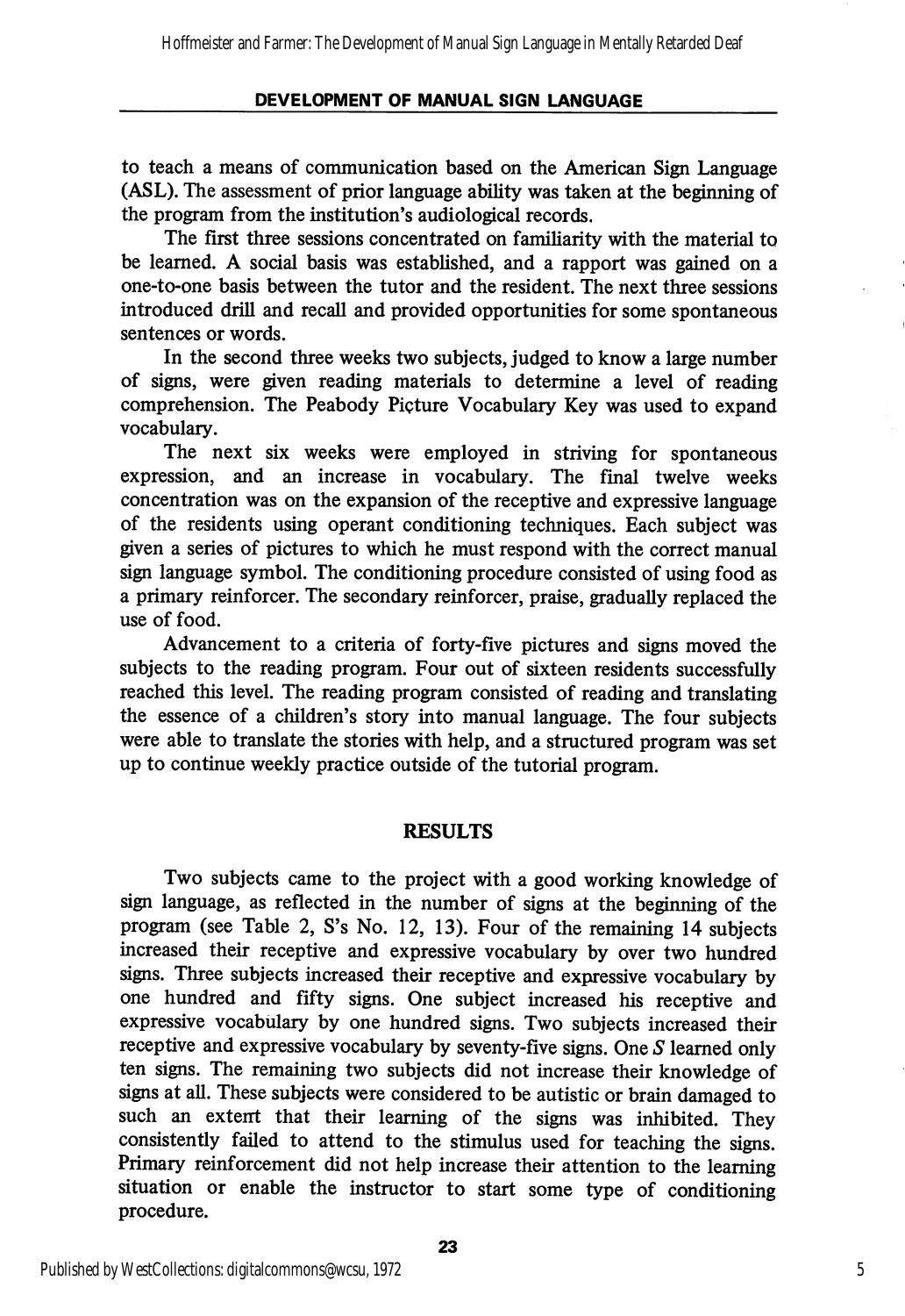Observations during the program yielded some pertinent information. Those who had increased their vocabulary to two hundred signs (four) were observed putting two and three signs together for spontaneous communica tion. Phrases such as: "give me cigarette", "me go bathroom", "watch broke", "go home now", "boy cry", and "time finish" were observed.

One subject was administered the PPVT at the beginning and at the end of this program. This subject increased her PPVT score from four years seven months to five years one month.

At the end of the project, as shown in Table 2, the fifteen subjects showed an increase in their abihty to communicate.

| <b>Subject</b> | <b>Beginning</b><br>of<br>Program | <b>TENTH WEEK</b> |                   | TWENTY-SIXTH WEEK |                   |
|----------------|-----------------------------------|-------------------|-------------------|-------------------|-------------------|
|                |                                   | Receptive         | <b>Expressive</b> | Receptive         | <b>Expressive</b> |
| 1.             | 0                                 | 175-200           | $125 - 150$       | $200 +$           | $200 +$           |
| 2.             | O                                 | $75 - 100$        | 50                | $100 - 150$       | $50 - 75$         |
| 3.             | Ω                                 | 100-150           | $50 - 75$         | 150-200           | $100 - 150$       |
| 4.             | 0                                 | $50 - 75$         | 50                | $50 - 75$         | $50 - 75$         |
| $5.*$          | 0                                 |                   | 1                 |                   |                   |
| 6.             | 0                                 | 100-150           | 100-125           | 150-200           | 150-200           |
| 7.             | 0                                 | 100-150           | $75 - 100$        | 150-200           | 150-200           |
| 8.             | 0                                 | $200 +$           | $200 +$           | 200+              | $200 +$           |
| 9.             | 0                                 | $75 - 100$        | $50 - 75$         | 100-150           | $100 - 150$       |
| 10.            | 0                                 | $50 - 75$         | 50                | $75 - 100$        | 75-100            |
| $11.*$         | 0                                 | $\mathbf{2}$      | 0                 | 0                 | 0                 |
| 12.            | $200 +$                           | $200 +$           | $200 +$           | $200 +$           | $200 +$           |
| 13.            | $200 +$                           | $200 +$           | $200 +$           | $200 +$           | $200 +$           |
| 14.            | 0                                 | 75-100            | $75 - 80$         | $100 - 150$       | 100-150           |
| $15.**$        | 0                                 |                   |                   |                   |                   |
| 16.            | 0                                 | 5                 | 2                 | 20                | 10                |

TABLE 2 NUMBER OF SIGNS TABULATED AS RESULT OF PROGRAM

'Considered autistic.

"Did not complete project.

One year later the authors returned to the institution where this study was conducted. As a result of the efforts of a few people within the institution the program had been carried on for this past year.

A number of significant results were observed. Classes have been set up on a daily basis. A dormitory had been altered to accommodate a unit for mentally retarded and deaf individuals. Many reports of self-sufficiency and reduced behavior problems reached us. Finally, the most encouraging result was that four members of the original project had been going out to a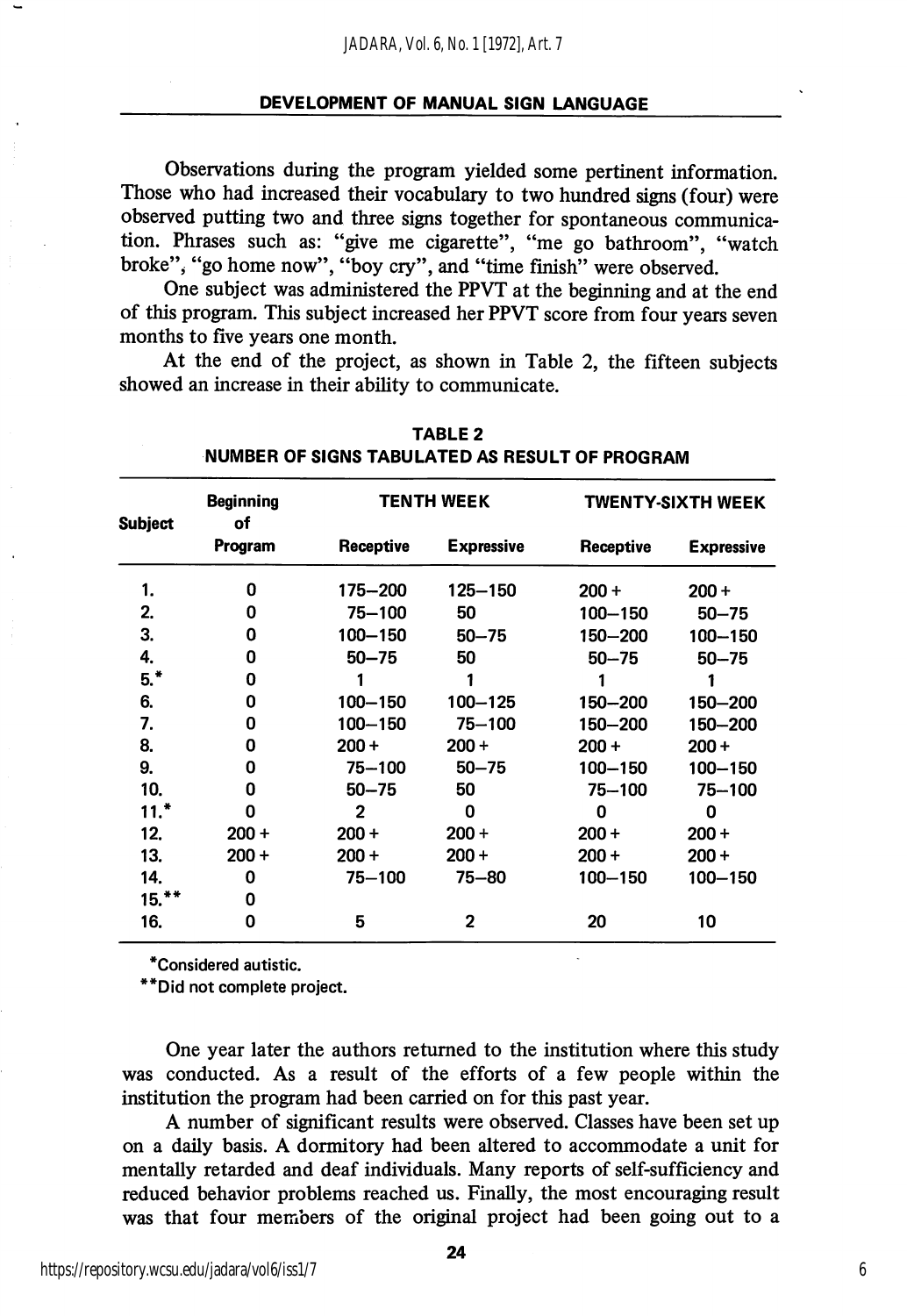community sheltered workshop. One of the four now works at a retail store in a realistic job situation.

#### DISCUSSION

The improved communication skills demonstrated by this population warrant further investigation into the possible use of sign language with deaf retardates. Project results showed that a substantial gain was acquired in a short period of time. The spontaneous phrases exhibited by those in the program are similar to the language of a two to three year old normal child. With these phrases as stepping stones to build from, an intensive training program may increase the linguistic skills of this group considerably.

Evidence from the field of developmental psycholinguistics suggests that initiation of a structured program at an earlier age might have given the subjects a means of communication from childhood. Such communication might have helped to make them self-sufficient human beings and thereby would have reduced the chances of institutional confinement. The failure of traditional educational methods with these individuals should direct those in the field to pursue additional or alternate means for establishing a communication system. Although this study was done with a severe and profound mentally retarded hearing impaired population, the increase in socialization and communication skills shown should increase efforts to re-examine the traditional teaching of language and academic subjects to all those who carry the label of multiply handicapped deaf. Other educational disciplines should be examined for materials and products in order to supplement the teaching of multiply handicapped deaf children and adults.

Due to the advances stated in the results, the possibility of providing the services of a half-way house in a community where deaf individuals congregate may be a deterent to institutionalization. This half-way house could be maintained and supervised by deaf adults from the community at large. Classes and programs for multiply handicapped deaf could be set up coordinating vocational, psychological and social services with a nearby residential school. The need for this type of program can be seen as the numbers of children diagnosed as multiply handicapped deaf increase.

#### REFERENCES

- Adler, E., Severely Handicapped and Multiply Handicapped Deaf Adults, Journal of Rehabilitation of the Deaf, January, 1971.
- Babbidge, H. D. Advisory Committee on the Education of the Deaf, Health, Education, and Welfare reprint, 1965.
- Butler, G. A., Griffing, B. L., & Huffman, J. Training Program for the Retarded Blind and the Retarded Deaf Children, Grant No. 2 R20